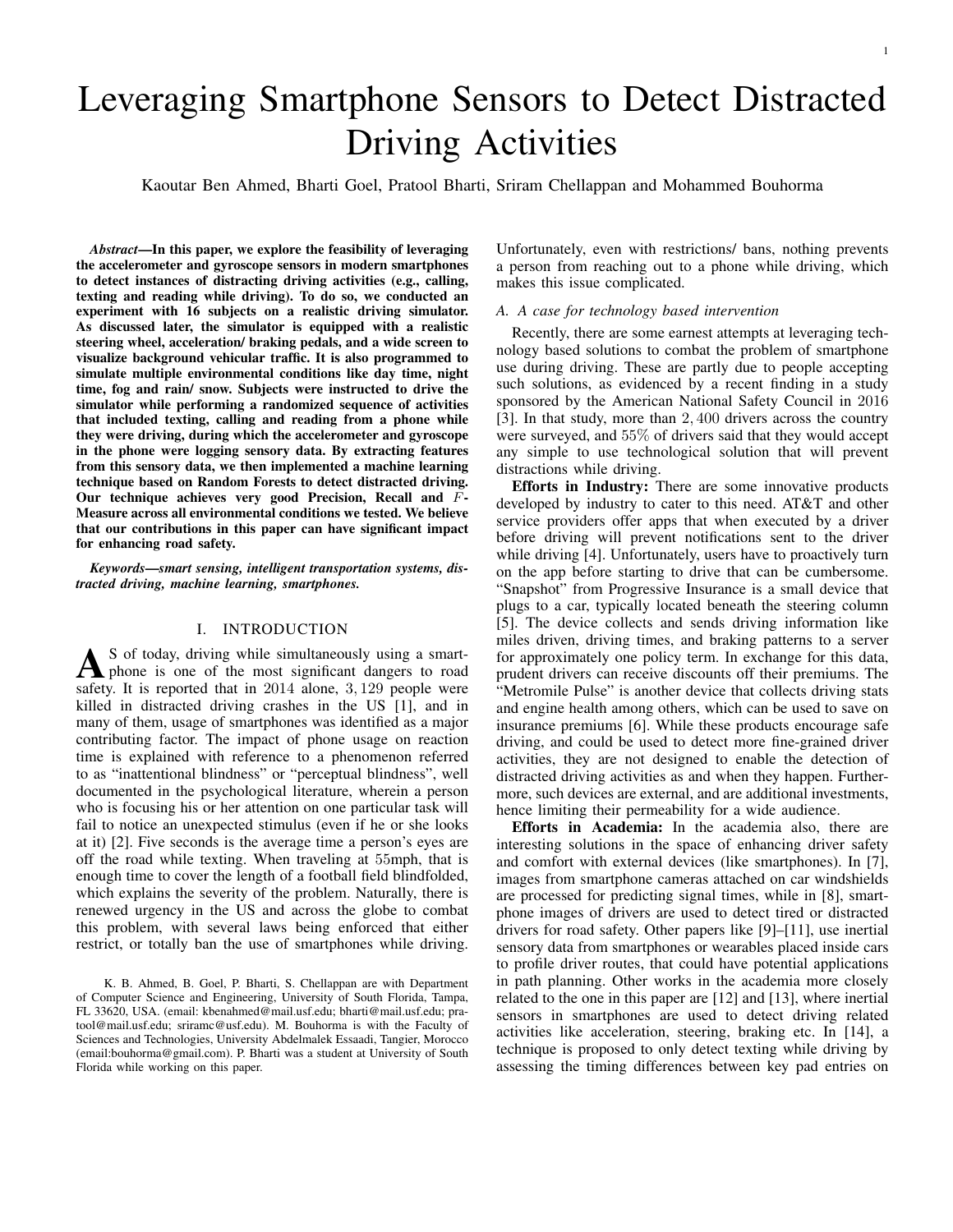

Fig. 1: Four Participants in the Driving Simulator in Different Environmental Conditions (Day time, Night time, Fog and Rain/Snow)

the phone. More sophisticated techniques like a) using external antennas [15]; b) using acoustic ranging techniques between a phone and car speakers [16]; and c) computing centripetal acceleration from smart-phones sensors to assess vehicular dynamics [17] are also attempts to detect phone use while driving. However, none of these techniques aim to detect the type of distracted driving activity among texting, calling and reading on the phone, which we accomplish in this paper.

# *B. Our Contributions*

In this paper, our problem is to leverage the in-built inertial sensing functionalities of modern smartphones to detect instances of distracted driving. Unfortunately, getting real data for such a purpose is dangerous as it puts subjects at risk. To overcome this, we utilize a state of the art driving simulator, called the CAREN platform [18] which is equipped with a realistic steering wheel, driver seat with belts, acceleration/ braking pedals, and a wide screen to visualize background vehicular traffic. The system also enables subjects feel accelerations/ decelerations of the platform when they simulate driving. It is also programmed to simulate multiple environmental conditions like day time, night time, fog and rain/ snow.

We conducted an experiment with 16 adult subjects driving in the CAREN simulator for multiple environmental conditions. Our data (as we show later) demonstrates that the accelerometer and gyroscope sensors in smartphones show subtle changes when subjects attempt to text, call or read from a phone while holding it and driving, that are also distinct from safe driving patterns (i.e., driving without holding the phone). Utilizing this insight, we design a machine learning technique to detect instances of distracted driving from processing the accelerometer and gyroscope data in the phone. Specifically, we first derive a large number of intuitive features from the sensor readings, from which we employ Filter-based [19] techniques to identify a subset of six features that provide a high degree of discriminatory power. Then, we design a Random Forest based machine learning classification algorithm (details in Section IV-C) to detect instances of distracted driving in real-time. Our technique achieves an overall accuracy of more than 87.94%, 80.09% and 70% respectively for same-user crossvalidation, cross-user cross-validation and cross-user leaveone-out evaluation strategies in determining the specific type of distracted driving activity (i.e., texting, calling and reading) averaged across four background environmental conditions. When we reduce the problem to merely a binary classification one in terms of detecting whether or not a subject is using the phone while driving, the accuracy reaches 96% even in the more stringent cross validation with leave one out evaluation

strategy, hence demonstrating the effectiveness and practicality of our proposed technique.

# II. BACKGROUND ON CAREN PLATFORM

We now present details on the driving simulator used to collect data to address our problem of detecting distracting driver activities. The driving simulator used for our study is the Computer Assisted Rehabilitation Environment (CAREN) system [18], which was developed by the Center for Assistive, Rehabilitation and Robotics Technologies (CARRT) at University of South Florida, in collaboration with Motek Medical [20]. This driving simulator was originally developed to help train individuals with spinal cord injuries to learn how to drive in a safe and controlled environment. The simulator includes a six degree of freedom motion base, an optical motion capture system, a sound system, and a 180-degree projection screen.

The two drive by wire (DBW) controls a lever device to control the gas and brake components, and a small wheel device to control steering. In doing so, an electrical signal is sent to a Phidget board, which interfaces with the CAREN system. The motion platform enables the driver to feel accelerations and decelerations during driving while being in the platform's work-space. It also displays the driver's speed, surrounding traffic, and number of collisions if any. Evaluation of the system in [18] identified that subjects felt comfortable, and they also stated that the environment felt real. The sensitivities of accelerometer and braking were also identified as realistic. Note that driving scenes were created using Google SketchUp 3D modeling software. After a scene was exported, it was imported into D-Flow to be used in the driving applications. For our experiments, multiple environmental conditions were simulated including day time, night time, fog and rain/ snow in a highway like environment that comprised of a four-lane highway with speed limits of up to 70mph, while also simulating moving background traffic. Fig. 1 shows four participants in our experiments driving in each of the four environments.

# III. EXPERIMENTAL DESIGN

In this section, we describe in detail the procedures of our experiment using the CAREN system for data collection. The experimental procedures were approved by the Institutional Review Board (IRB) of the University of South Florida. The authors performed experimental procedures in accordance with the approved guidelines.

## *A. Smartphone for the Experiments*

We used in our experiment one Samsung Galaxy S4 smartphone, of dimensions  $136.6 \times 69.8 \times 7.9$ mm. The smartphone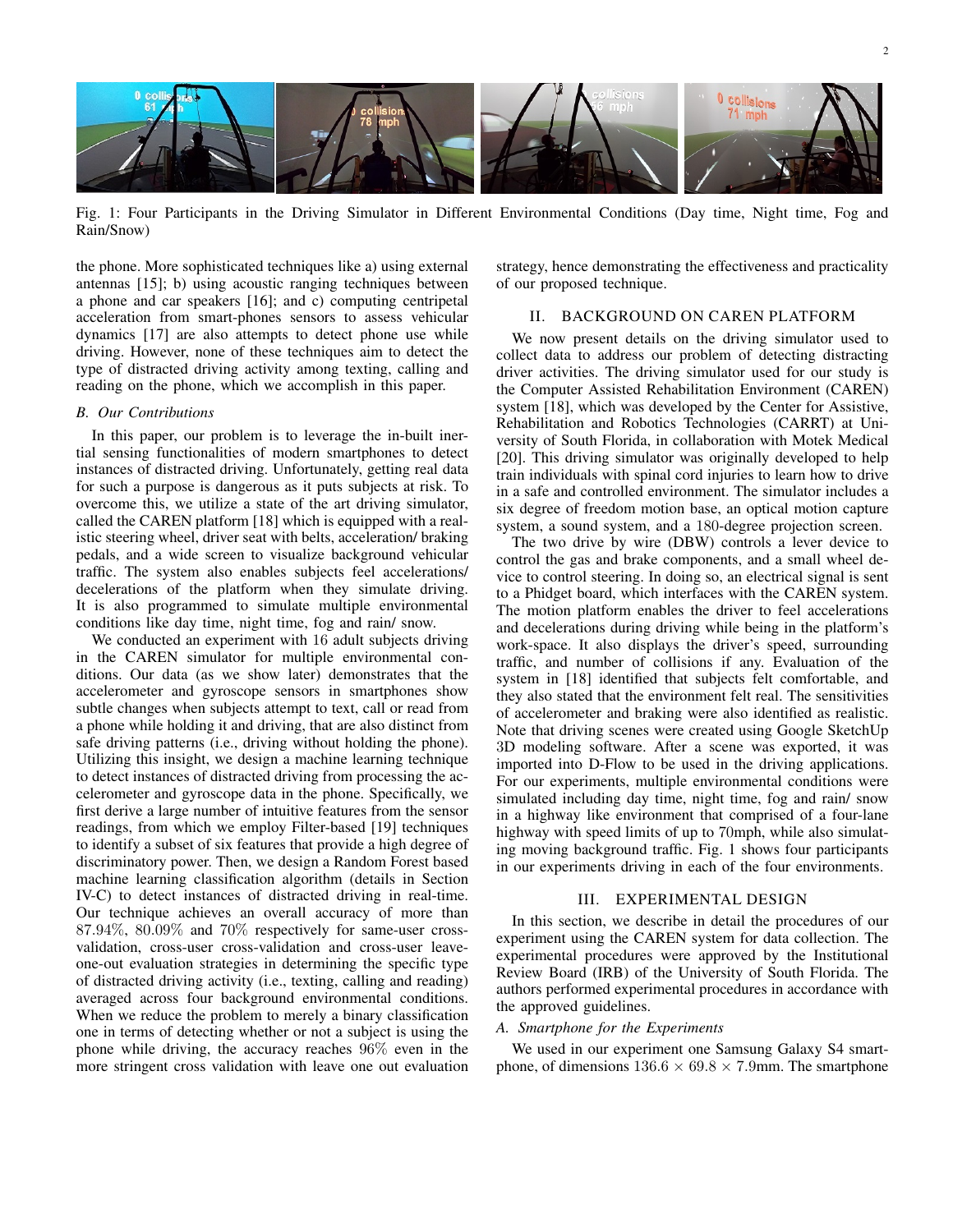has Android 4.4 (KitKat) OS, and is embedded with multiple sensors including an accelerometer and a gyroscope. The LIS344ALH accelerometer sensor in the Samsung S4 phone [21] can consistently sample up to around 250Hz, and the sampling rate is programmable. It records the smartphone movement state based on three axes x, y and z in  $m/sec<sup>2</sup>$ . The gyroscope measures rate of rotation of the smartphone with respect to x, y and z axes in  $rad/sec$ , with similar sampling rates. We designed and implemented an app on the phone that allowed the recording and storing of accelerometer and gyroscope readings at a sampling rate of 200Hz for experiments in this paper, along with time.

# *B. Subjects*

Sixteen adults were recruited for this study. They ranged from ages 20 to 28. Ten participants were male and six were female. All subjects had a valid US driver's license, and at least two years driving experience, and reported that they drive an average of at-least ten hours per week. All subjects claimed that they were comfortable to text, make phone calls, and read from the phone while driving. After signing the IRB forms, and having all their questions answered, participants were familiarized with the driving simulator using a standardized 12 minute adaptation sequence. All participants indicated that they were comfortable to participate in the experiments, and also indicated they were alert and ready to drive (i.e. they were not tired or stressed or sleep-deprived).

## *C. Procedure*

After the practice session, participants were asked to sit in the driver seat of the car simulator, and were given the smartphone. The participant placed the phone in a horizontal platform next to the steering wheel from where it could be easily picked up. Our app to record accelerometer readings, gyroscope readings, and time stamps was installed on the phone and turned on. Subjects were instructed to drive the simulator normally and respect the speed limits displayed on screen, perform proper lane changes, and perform proper overtaking of other vehicles on the road. Each subject drove for a total of around 11 minutes in the simulator. In the first two minutes the subject did not use the phone at all, so that he/ she can familiarize with the simulator. Around the start of the second minute, and for most of the next 9 minutes, subjects were either called on the phone to engage in a voice conversation, or were made to engage in a texting session, or were sent an article to read while driving. Each session was around two minutes long, and there was a one minute gap between each event to let the subject put the phone down and stabilize their driving in the simulator.

One of the co-authors was the other party in the communication with each subject during these sessions. Note that the sequence of texting, calling and reading sessions were randomized for every subject. All of the sixteen subjects participated in the above experiment for all four environmental conditions, namely, day time, night time, fog and rain/ snow. At the conclusion of each experiment (around the end of the  $11<sup>th</sup>$  minute), the subject gradually decelerated and exited the simulator. We point out that throughout the entire duration,



Fig. 2: Accelerometer  $(x$ -axis) Readings for a Single Subject for Multiple Events in Four Environmental Conditions



Fig. 3: Gyroscope  $(x$ -axis) Readings for a Single Subject for Multiple Events in Four Environmental Conditions

each subject drove the simulator constantly and never stopped. The text messages, voice conversations, and reading content were the same for all participants, and the smartphone recorded sensor data continuously for all subjects while driving. Recall that Figs. 1 (a) to (d) shows four participants in our experiments driving in each of the four environments.

#### *D. Data Tagging*

In order to tag the data, we compared the times when an activity was initiated and terminated on the phone, with the times when the sensor readings were recorded. From this, we were able to tag the various activities with the sensor readings for subsequent model development.

# IV. OUR METHODOLOGY FOR CLASSIFYING DISTRACTED DRIVING

In this section, we present in detail our methodology to detect instances of distracted driving. First, we present the rationale for our technique, followed by the process of feature extraction, and finally algorithm design.

# *A. Rationale of our Technique*

Figs. 2 and 3 highlight the feasibility of classifying distracted driving from smartphone sensory data technique. We show for a single subject, how the readings of the accelerometer and gyroscope (both in  $x$ -axis only) collected from the smartphone are different when the subject drives without distraction, and when the subject texts, calls or reads from the phone while driving. We can also see that there are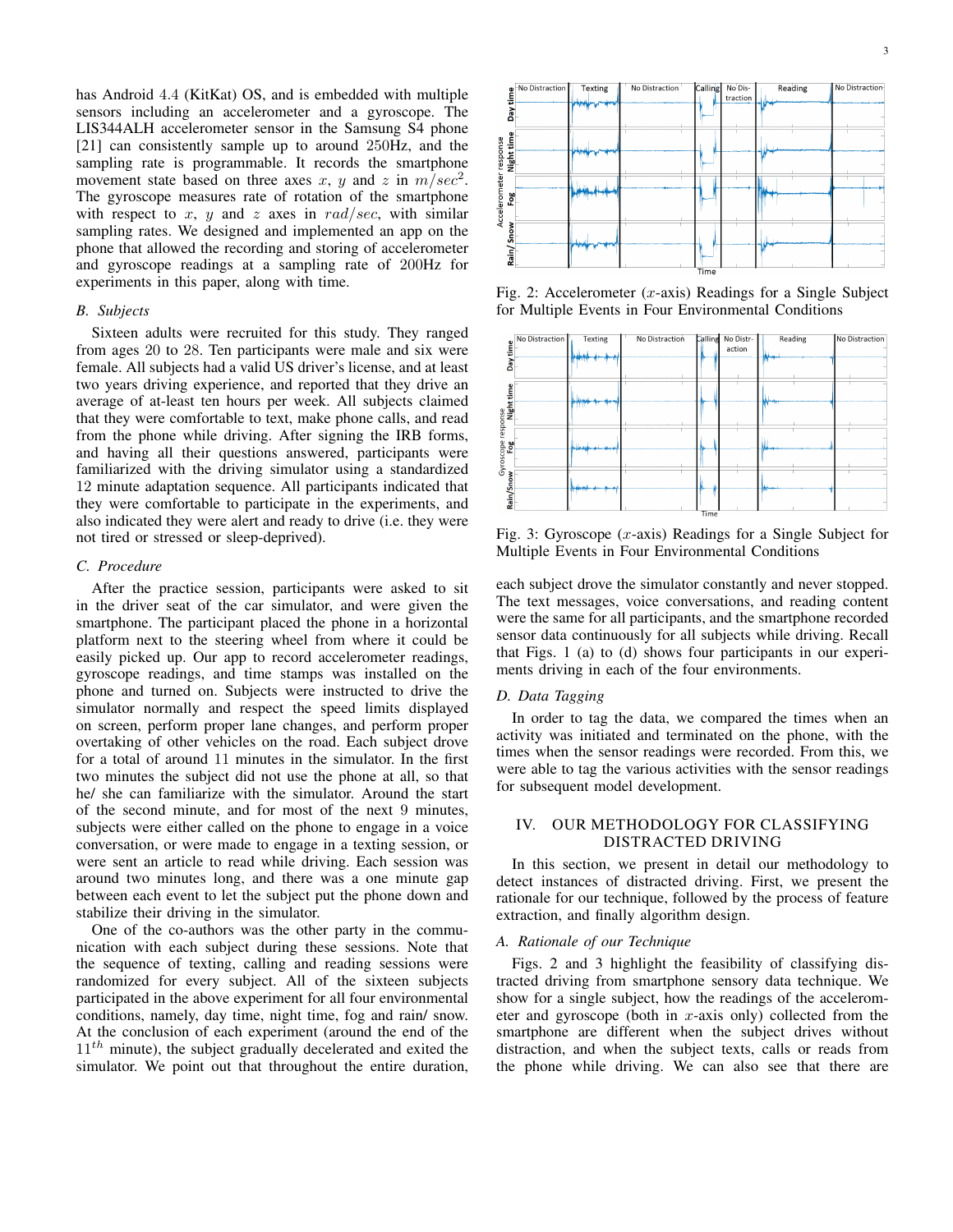subtle differences in sensor readings among texting, calling and reading. We also notice that the corresponding sensor reading for the same event does not appear too different across the four environmental conditions (possibly indicating that the consequences of distracted driving are relatively uniform across all environmental conditions). These trends also exhibited repeatability across all three axes for both sensors, and across subjects (which we do not show due to space limitations). As such, our rationale is to leverage these insights to process the accelerometer and gyroscope sensor readings in the phone to automatically detect distracted driving activities as and when they happen.

It is important to mention that during the times of undistracted driving, the smartphone was placed on a horizontal platform next to the steering wheel. At these times, the phone was relatively stable, since the participants in our study were experienced drivers, and there was little to no abrupt driving that would cause the phone to move suddenly, which could create arbitrary spikes in sensory readings in the phone. This is why the sensor readings are relatively stable during the case of driving with no distraction  $<sup>1</sup>$ .</sup>

| TABLE I:                                          |  |  |  |  |  |
|---------------------------------------------------|--|--|--|--|--|
| <b>Initial Features Computed from Sensor Data</b> |  |  |  |  |  |

| <b>Feature Description</b>        | <b>Notation</b>                                                                   |  |  |
|-----------------------------------|-----------------------------------------------------------------------------------|--|--|
| Maximum, minimum and              | $maxX$ , $minX$ ,                                                                 |  |  |
| standard deviation of             | stdX                                                                              |  |  |
| accelerometer in X axis           |                                                                                   |  |  |
| Maximum, minimum and              | maxY, minY,                                                                       |  |  |
| standard deviation of             | stdY                                                                              |  |  |
| accelerometer in Y axis           |                                                                                   |  |  |
| Maximum, minimum and              | maxZ, minZ,                                                                       |  |  |
| standard deviation of             | stdZ.                                                                             |  |  |
| accelerometer in Z axis           |                                                                                   |  |  |
|                                   | Mean, Standard Deviation,                                                         |  |  |
| <b>Resultant of Accelerometer</b> | Variance, Energy, Median,                                                         |  |  |
|                                   | Range, Interquartile Range                                                        |  |  |
| Square Sum Mean of                | $\mu_{x^2+y^2}, \mu_{x^2+z^2},$                                                   |  |  |
| Accelerometer                     | $\mu_{(y^2+z^2)}$                                                                 |  |  |
| Square Sum Variance               | $\rho_{(x^2+y^2)}, \rho_{(x^2+z^2)},$                                             |  |  |
| of Gyroscope                      | $\rho_{(y^2+z^2)}$                                                                |  |  |
| Number of Peaks of                | <b>NumPeaks</b>                                                                   |  |  |
| Gyroscope                         |                                                                                   |  |  |
| Squared sum of data below         |                                                                                   |  |  |
| certain percentile (25, 75)       | sumsq $25$ , sumsq $75$                                                           |  |  |
| of Accelerometer                  |                                                                                   |  |  |
| Other features of                 | $\frac{\mu(\frac{(x+y)}{2}-z),\, \mu(\frac{(x+z)}{2}-y)}{\mu(\frac{(y+z)}{2}-y)}$ |  |  |
| Accelerometer                     |                                                                                   |  |  |

<sup>1</sup>Even in the case of any abrupt sensory patterns that should manifest without the driver using the smartphone (like sudden braking or encountering a pothole for example), we hypothesize that the corresponding sensor spikes will be larger in amplitude and shorter in duration, and we could filter them as noise, but is something that needs more rigorous testing.

# *B. Data Pre-processing and Features Extraction*

Once the tagged accelerometer and gyroscope sensor data from the smartphone is available, the first step is pre-processing the raw sensor data. The readings were sampled using a 2 seconds sliding window. We tried varying the window size from 1 second to 10 seconds with different amounts of overlap. After observations and analysis, we chose a sliding window size of 2 seconds with 10% overlap for our problem. In prior related work [22], it is found that 2 to 5 seconds window works best for human activity recognition using inertial sensors, and this explains the rationale for our choice.

Once the data is pre-processed, the next step is extracting features from the sensor datasets. Feature extraction and feature selection from input data are critical for accuracy of any supervised learning algorithm. To start with, we extracted 28 features from the accelerometer and gyroscope readings, which are easy to calculate, energy efficient and intuitive for our problem. Table I presents these. However, there are trade-offs here. Too few features may not be representative, and too many features incur processing overhead and sometimes can even decrease accuracy by introducing noise. As such, it is critical that we identify a limited set of features from accelerometer and gyroscope data that provide good discriminatory power among various activities of interest, while also keeping processing delay and energy low.

TABLE II: Six Highest Ranked Features Finally Selected

| <b>Description</b>               | <b>Notation</b>                      |  |
|----------------------------------|--------------------------------------|--|
| Square Sum Mean of Accelerometer | $\mu_{(x^2+y^2)}, \mu_{(y^2+z^2)}$   |  |
| Squared sum of data below 75     | sumsq75                              |  |
| percentile of Accelerometer      |                                      |  |
| Other features of Accelerometer  | $\mu(\frac{(x+z)}{2}-y)$             |  |
| Square Sum Variance of Gyroscope | $\rho_{(x^2+y^2)}, \rho_{(y^2+z^2)}$ |  |

To address this issue, we use feature selection algorithms. Broadly, feature selection algorithms fall into two categories, Filter-based approach and Wrapper based approach. The Filterbased approach relies on general characteristics of training data to select some features without involving any learning algorithm. The Wrapper-based approach requires one predetermined learning algorithm during feature selection and uses its performance to evaluate and determine which features are best. It tends to find features better suited to the predetermined learning algorithm, at times resulting in superior learning performance, but it also tends to be more computationally expensive than the Filter-based approach. When the number of features becomes large, the Filter-based approach is usually chosen due to its computational efficiency.

Filter-based approaches require some methods to find the correlation between input feature and output classes. There exists broadly two approaches to measure the correlation between two random variables. One is based on classical linear correlation and the other is based on information gain. Linear correlation is easy to measure but may not be able to capture correlations that are not linear in nature. It also requires that all features contain numerical values. On the other hand,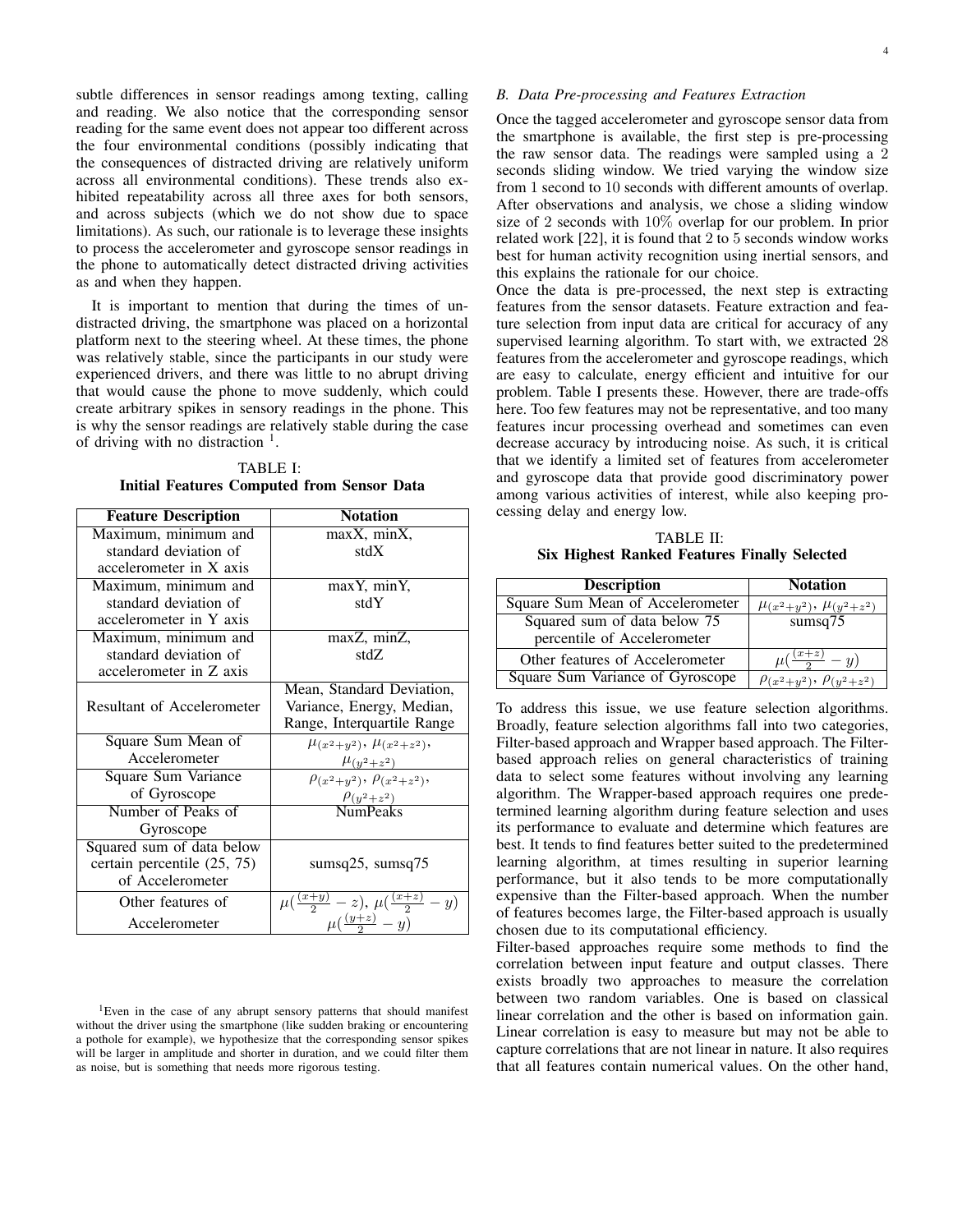Information gain ranks features based on their informatory power which is the direct goal of feature selection. It measures how much additional information a feature provides after adding it into the set of existing features. Therefore, it works for both linear as well as nonlinear correlations.

In this paper, we use the Filter-based approach for feature extraction using a two step process based on linear correlation and information gain. First, we identify those features from our initial list that correlate the most with the classes that need to be identified (i.e., texting, calling and reading while driving). Once these features are identified, we then want to narrow down to those features that show sufficient contrast with each other (i.e., high information gain), since we do not want to select features that are already correlating among themselves. To do this next step, we employ the notion of symmetrical uncertainty [23] as explained below.

Consider a Random Variable  $X = (x_1, x_2, ... x_n)$ , where n is size of Variable  $X$ , which in our case is the feature vector computed over multiple time windows. Let  $H(X)$  be the entropy of variable  $X$ . It is given by:

$$
H(X) = -\sum P(x_i)log_2(P(x_i)),\tag{1}
$$

where,  $P(x_i)$  is the probability that variable x is in state  $x_i$ (i.e.,  $x_i \in X$ ).

Physically, the entropy here is the unpredictability of a value of the feature vector  $(X)$  as it is computed over multiple windows from sensor data for each class of activity assessed. Let  $H(X|Y)$  be the entropy of vector X after observing values of another vector  $Y = (y_1, y_2, ... y_m)$ , where m is size of vector  $Y$ , which is given by:

$$
H(X|Y) = -\sum_{i} P(y_j) \sum_{i} P(x_i|y_j) log_2 P(x_i|y_j))). \quad (2)
$$

Let,  $IG(X|Y)$  be the information gain about vector X provided by vector  $Y$ . A feature vector  $Y$  is regarded more correlated to feature vector  $X$  than to feature vector  $Z$ , if  $IG(X|Y) > IG(Z|Y)$ . Formally,

$$
IG(X|Y) = H(X) - H(X|Y).
$$
\n(3)

Finally the symmetrical uncertainty is given by:

$$
SU(X,Y) = 2 * (\frac{(IG(X|Y))}{(H(X) + H(Y))}).
$$
\n(4)

The symmetrical uncertainty between two feature vectors  $X$ and Y essentially reveals how much information feature vector  $X$  gives us, with knowledge of feature vector  $Y$ . Its value is one when knowledge of feature vector  $Y$  allows us to completely and correctly determine feature vector  $X$ . It is zero when knowledge of feature vector Y reveals nothing about feature vector  $X$ . Ideally, we need to choose those features that have a high degree of discriminatory power (or low correlations). This will also provide good contrast for features used during classification.

As a result of this process, we selected six best features from this pool that considered both accelerometer and gyroscope sensor data. All selected features are listed in Table II. These features serve as an input vector  $x$  into Random Forest algorithm for activity classification, presented next.

# *C. Random Forest Classification Algorithm*

Decision trees are popular in machine learning for classification. A decision tree represents a graphical tree where leaf nodes are the classes depicting the final prediction, while nonleaf/ internal nodes correspond to a decision that is made based on one of the features. Each internal node generates several branches depending on the condition placed on the corresponding feature. Random Forests (RF) [24] is a decision tree-based ensemble learning technique used for classification, regression, among others. It has the advantage of being extremely fast, efficient on big data and capable of overcoming overfitting. RF is a voting based ensemble of  $L$  decision trees (DT). Each DT works as an independent classifier and predicts one activity from processing that particular tree. The final activity selected from the algorithm is the one selected by the majority of trees. A DT is represented as  $T_i(x, \theta_i)$ , where x is an input feature vector extracted from raw sensor data and  $\theta_i$  is a random vector that controls the structure of  $i^{th}$  tree. The random vector  $\theta_i$  is generated independently but with the same distribution of the preceding  $\theta_1$ ,  $\theta_2$ ...,  $\theta_{(i-1)}$  vectors. In the random subspace method,  $\theta_i$  consists of K integers ( $K \ll M$ ) randomly drawn from a uniform distribution in the interval  $[1, M]$ , where M is the number of available features. Given a dataset that contains  $N$  feature vectors, each consisting of  $M$  features, the RF algorithm builds the trained model using Algorithm 1.

Algorithm 1 Random Forest Algorithm

- 1) Draw N samples at random with replacement from the dataset with bootstrapping, to generate the training set of the tree.
- 2) Select any K features randomly from the set of available features M, where  $K \ll M$ .
- 3) Among the values for each of the  $K$  features drawn, choose the best binary split according to the Gini impurity index [25], which measures impurity degree in dataset. Gini index value lies between 0 and 1. It is maximum when all classes in dataset have equal probability and minimum when any one class has maximum probability. Finally select those features, which has the least impurity.
- 4) Grow the tree to its maximum size according to the stopping criterion chosen and let the tree unpruned.

Once the forest has been created, an unseen data sample is labeled with one of the activity classes by taking the majority vote: i.e., it is labeled with the activity, which is selected by maximum number of ensemble trees. In RF, given a decision tree  $T$ , and an input feature vector  $x$  to be classified, let us denote by  $v(x)$  the leaf node where x falls when it is classified by T. The probability  $P(a|x,T)$  that a sample feature vector x belongs to the activity a, where  $a \in \{A_1, A_2, A_3, A_4\}$  for four activities, namely Texting, Reading, Calling and No Distraction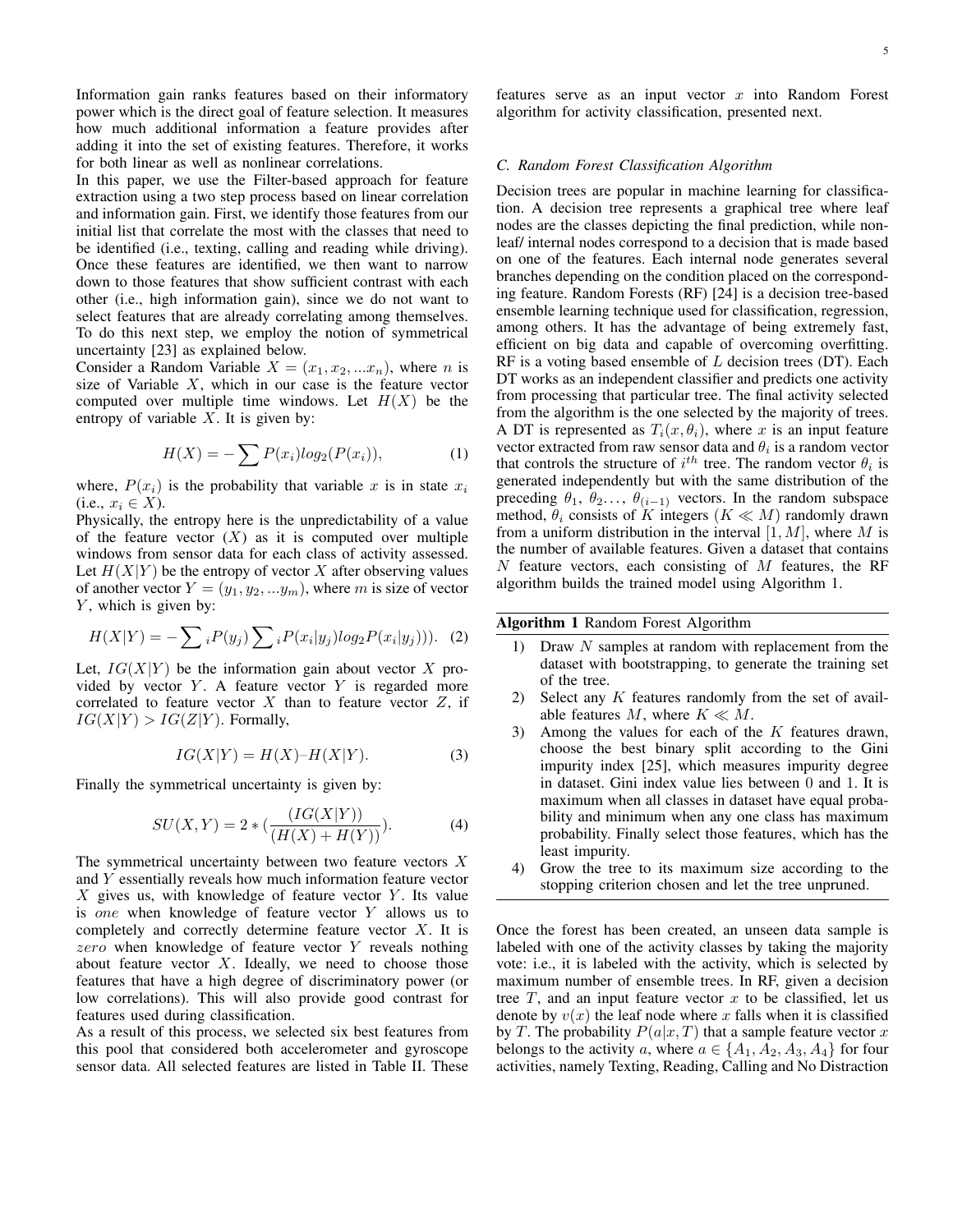

Fig. 4: Precision, Recall and F-Measure performance of our system for four activities for Same-user 10-fold cross-validation strategy for all four environmental conditions.

while Driving, is estimated by the following equation:

$$
P(a|x,T) = \frac{n_a}{n},\tag{5}
$$

where,  $n_a$  is the number of training samples falling into the leaf node  $v(x)$  after learning; n is the total number of training samples assigned to  $v(x)$  by the training procedure; and T is a decision tree. Given a forest consisting of  $L$  trees and an unknown feature vector  $x$  to be classified, the probability  $P(a|x)$  that x belongs to the activity a is computed as:

$$
P(a|x) = \frac{1}{L} \sum_{i=1}^{L} P(a|x, T_i),
$$
 (6)

where,  $P(a|x, T_i)$  is the conditional probability provided by the  $i^{th}$  tree  $(T_i)$  and is computed according to Eq. 5. As a consequence, for the sample feature vector  $x$  to be classified, the RF algorithm gives as output the vector:

$$
p = P(A_1, x), P(A_2, x), P(A_3, x), P(A_4, x), \tag{7}
$$

for four activities. The activity with the highest probability in the set is chosen as the classified activity for the  $i<sup>th</sup>$  tree. The final activity is the one that gets the majority vote among all activities from all decision trees in the forest. For fine-tuning the performance of our RF model, we performed randomized grid search on hyper parameter space to find optimized hyper parameters. By evaluating just 1000 random combinations of different hyper parameter combinations, we achieved best results for the following hyper parameter values: 121 decision trees, information gain as splitting criteria, 6 as the maximum depth of each decision tree, 5 as minimum number of samples to split the internal node, and bag size of 100%. The entire process of classification (pre-processing, feature extraction and classification algorithm) was executed on a smart-phone.

## V. RESULTS AND DISCUSSIONS

In this section we present results on the validation of our technique to detect distracted driving activities from processing accelerometer and gyroscope readings from the smartphone across four environmental conditions − day time, night time, fog and rain/snow.

#### *A. Performance Measures*

The results of our evaluation are presented in terms of three standard measures: Precision, Recall and F-Measure. Each measure is a function of the true positives (TP), false positives (FP), and false negatives (FN). The precision is the ratio of correctly classified positive instances to the total number of instances classified as positive. It is given by,

$$
Precision = \frac{TP}{TP + FP}.\tag{8}
$$

Recall is the ratio of correctly classified positive instances to the total number of positive instances, and is given by,

$$
Recall = \frac{TP}{TP + FN}.\tag{9}
$$

The F-Measure combines precision and recall into a single value. It is given by,

$$
F-Measure = 2 * \frac{Precision * Recall}{Precision + Recall}.
$$
 (10)

Precision indicates how many of the testing samples classified as a particular activity actually belonged to that particular activity. Recall indicates how many of the instances of a particular activity were correctly classified as that activity. The F-Measure balances Precision and Recall.

#### *B. Overview of Evaluation Methods*

In this paper, we evaluate the performance of our system using three well-established methods that are standard for our problem scope. These testing methods are same-user K-fold cross-validation, cross-user K-fold cross-validation and cross user leave-one-out cross-validation.

In  $K$ -fold cross-validation, we divide the dataset into  $K$ subsets, and evaluates them  $K$  times. Each time, one of the  $K$  subsets is used as the test set and the other  $K-1$  subsets are grouped together to form a training set. Then, the average error across all K trials is computed for final result. Within this method, there are two approaches to evaluate. In the Same user K-fold cross-validation method, the data evaluated belongs to only one subject. In Cross user  $K$ -fold cross-validation method, the data is aggregated from all subjects and then Kfold cross-validation is applied. In Cross user leave-one-out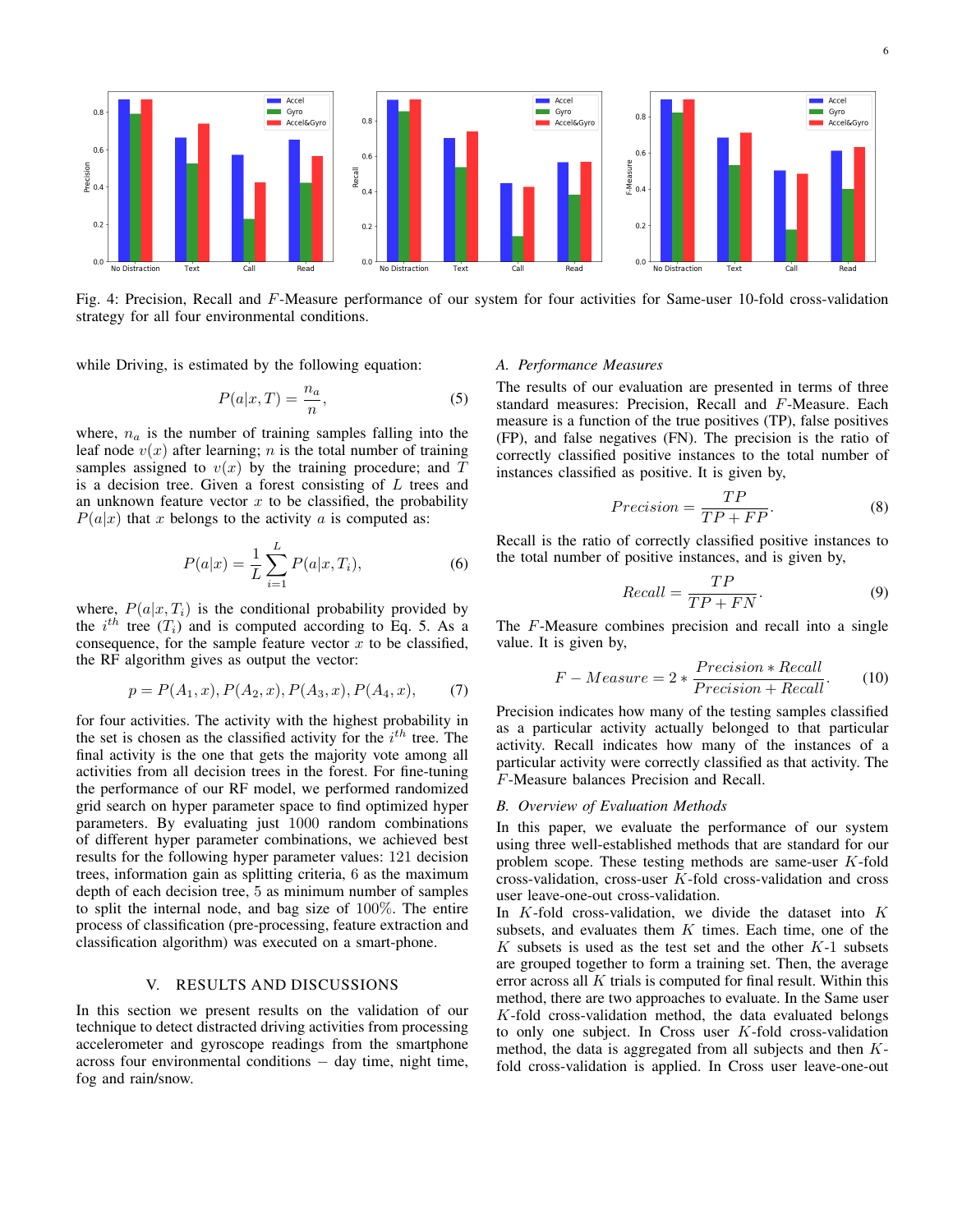

Fig. 5: Precision, Recall and F-Measure performance of our system for four activities for Cross-user 10-fold cross-validation strategy for all four environmental conditions.



Fig. 6: Precision, Recall and F-Measure performance of our system for four activities for Cross-user leave-one-out strategy for all four environmental conditions.

method, out of n subjects,  $n-1$  are chosen for training dataset and one is left for testing. The process repeats for every subject then average is computed for final result.

Note that our datasets are relatively uniform across classes to minimize any inherent biases. Also, among the three strategies evaluated, some may show better results than others. Usually evaluations on same users show better result compared to any cross user evaluation strategy. This is intuitive, since there are subtle variations among people even when they do the same activity that are sometimes hard to detect when training and testing are done on different people. However, as we show, our algorithm still achieves high performance both within and across users, hence demonstrating the effectiveness of our technique. However, with more training and testing across more subjects, we expect improved outcomes, and this is part of our on-going work with more experiments.

# *C. Integrated Evaluation across all Environmental Conditions*

Recall that each of the 16 subjects in our study participated in driving experiments in four environmental conditions  $-$  day time, night time, fog, and rain/snow. Instead of training and testing our model on each condition separately (that will give us better results on accuracy), we chose to train and test our technique on a mixed model, where data from all users for all four conditions are incorporated. In other words, when testing the accuracy of our system under any one environmental condition (say night time) the training data sets includes data from all of the four environmental conditions. The same is true when testing across all other environmental conditions. As such, results presented are averaged out across all environmental conditions, for all of the three evaluation strategies presented above. This is the most practical scenario, since any technique proposed to detect distracted driving activities must work for all environmental conditions, rather than be specifically tuned for a single one. This will hence provide a more realistic evaluation of our proposed technique.

## *D. Results*

Figs. 4 5, 6 and 7 present our results. Recall that the algorithmic approach to classify activities was presented earlier in Algorithm 1. The input features used for classification were only the six features from accelerometer and gyroscope sensors in the phone identified earlier in Table II.

a. Classification Performance: For the same user 10-fold cross-validation strategy, as shown in Fig. 4, the performance of accelerometer and gyroscope sensors are high to classify activities correctly, as indicated in the Precision, Recall and F-Measures. The overall performance is 85% for Precision, 84% for Recall and 87% for F-Measure for both sensors combined. We also see that while integration of features from the gyroscope sensor and the accelerometer sensor does improve accuracy for the most part, it is not significantly more than the accuracy when only features from the accelerometer sensor are used.

For the cross user 10-fold cross-validation in Fig. 5, we can see that average performance in classifying activities in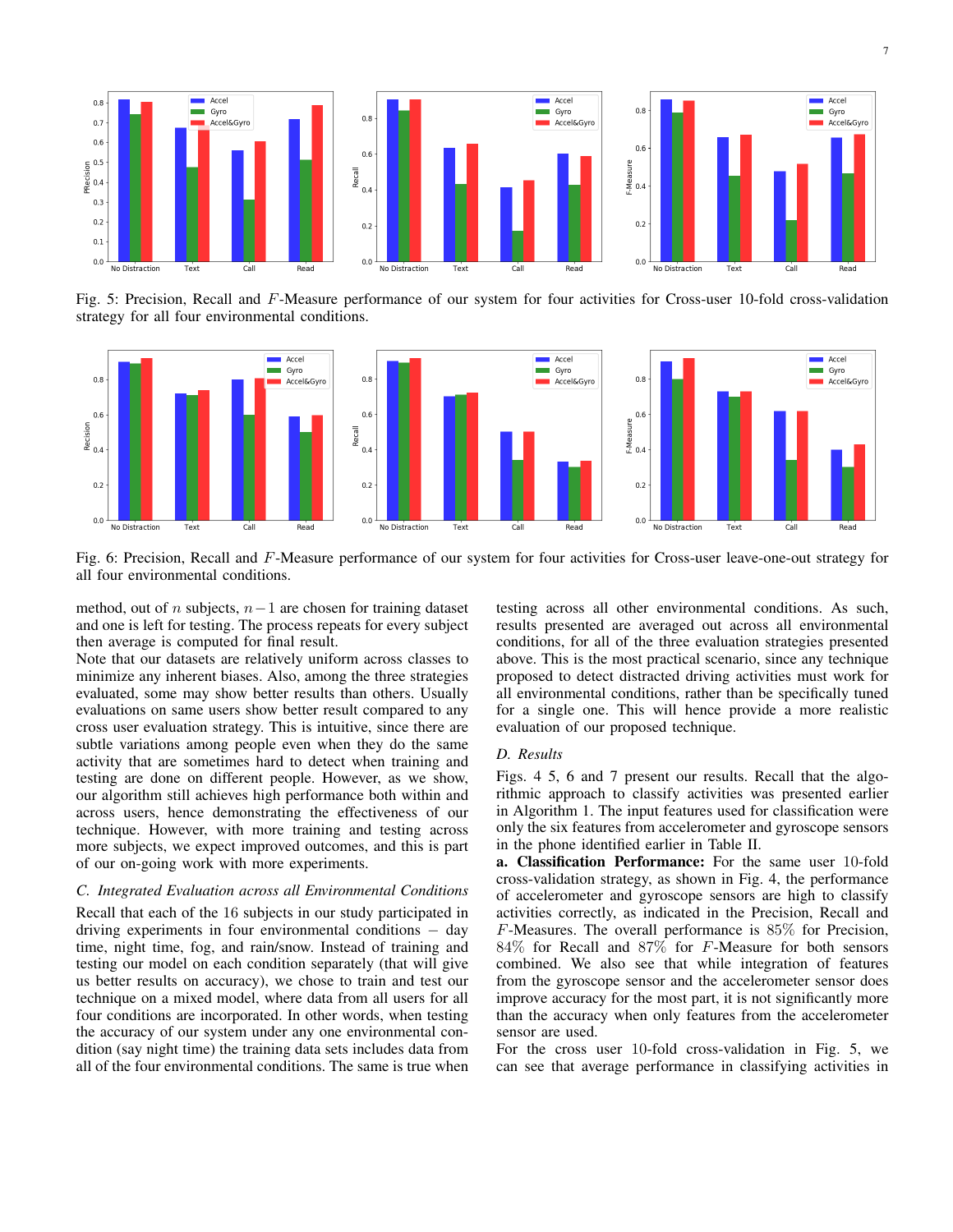

Fig. 7: Precision, Recall and F-Measure performance evaluation for Binary Classification Problem (Detecting Distracted vs. Not Distracted driving) for Cross-user leave-one-out strategy for all four environmental conditions.

terms of Precision, Recall and  $F$ -Measure is more than 80%, which again demonstrates the validity of our technique. Fig. 6 presents results for the more stringent evaluation strategy, which is cross validation with leave-one-out. We do see a drop in performance in this evaluation strategy. While the accuracy in detecting un-distracted driving is still very high (98.76%), we see that our proposed technique does not do well in detecting instances where the subject is texting, calling, or reading (where the average accuracy is only 63%). It is because, different users do have subtle differences in the way they text, call and read from a phone while driving, that can reduce classification performance with the leave one out evaluation strategy. We certainly hope that with more data from more subjects, our proposed technique will learn better for fine-grained activity classification.

However, we wanted to see how our current technique performs when we attempt to address a simpler, but nevertheless important and practical problem, which is to classify instances of distracted driving (irrespective of the type of distraction) from un-distracted driving. Fig. 7 presents the results for the cross validation with leave one out evaluation strategy. As we can see, our proposed technique achieves near perfect performance in terms of Precision, Recall and F-Measures in classifying distracted driving from un-distracted driving using the accelerometer, or a combination of the accelerometer and the gyroscope. This result further validates the practicality of our proposed technique, since it is known that irrespective of why a driver picks up a phone (for texting, or calling, or reading), they are all sources of distraction and best avoided. As such, we believe that the more complex problem of determining the fine-grained activity that causes the distraction may not be necessary after all if the motivation is to ensure safer driving by detecting any instance of distracted driving, which our system is able to determine as seen in Fig. 7.

b. Energy and Latency: We believe that our system is energy efficient and fast. For collecting accelerometer and gyroscope data continuously over 5 minutes, the energy expended on the Samsung Galaxy S4 phone was equivalent to 91mJ. The entire classification system including pre-processing, feature extraction and RF classification algorithm was implemented on a Samsung Galaxy S4 smart-phone. The total memory consumed by the app was 23MB. For 10 minutes of operation



Fig. 8: Algorithm Performance in a Binary Classification Problem of Detecting Phone use during Driving as compared to Phone use during Walking, Sitting, Sitting or Being Passenger in a Car.

in an actual driving scenario, the battery consumed was about 3%, making our system energy efficient and practical. The latency of execution was less than 2 seconds.

c. A Note on Classifying Phone use while Driving from Phone Use in Other Contexts: In Fig. 8, we present results for another binary classification problem, where the goal was to detect if a subject uses a phone for texting, or reading or calling while driving, compared to when the phone is used for texting or calling or reading when performing other basic tasks which were Walking, Standing, Sitting, and Being a Passenger in a Car. All 16 subjects also participated for data collection in this experiment. The results shown are when the classification was attempted using Random Forests by leveraging the six features from accelerometer and gyroscope sensors identified earlier in Table II. The evaluation strategy was the more stringent leave one out cross user 10-fold cross validation strategy.

As we can see from Fig. 8, we have near perfect accuracy in classifying when the phone is used while driving compared to when the phone is used while performing other tasks. Now, smartphone applications can be designed to process sensory data from a phone and infer when a subject is texting, reading or calling, but initiate an alarm only when these happen while the subject is driving. This will make the detection of distracted driving activities completely pervasive to the user, which will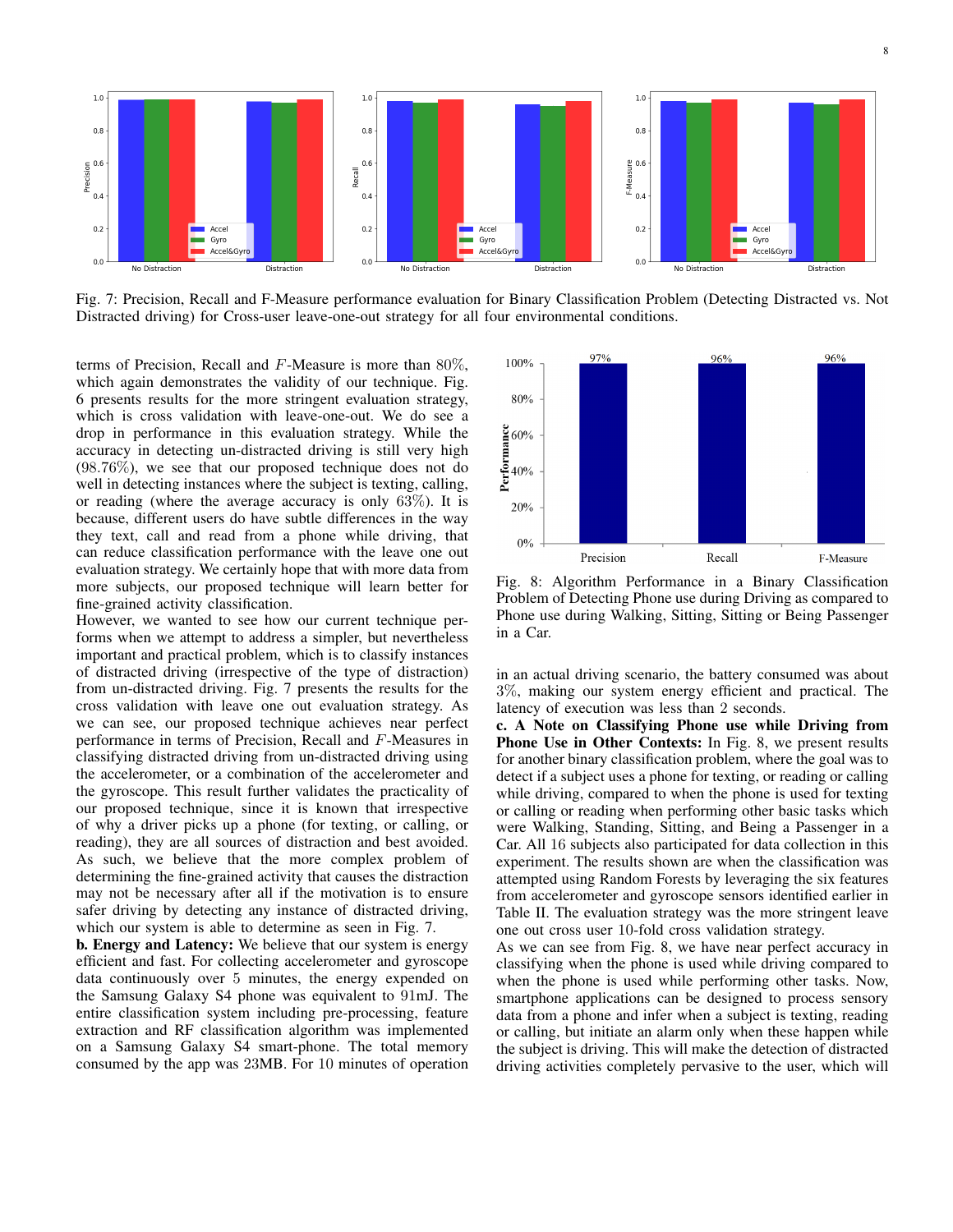

Fig. 9: Variance Trend for Different Subsets of our Dataset.

enhance practical adoption of our technologies. The downside though is the energy consumed during constant sensing and processing of sensory data on the phone. Designing strategies for optimizing this is part of our future work though.

d. A Note on Confidence of our Results: It is vital for any machine learning system to train on sufficient size datasets to avoid overfitting problems. To emphasize the sufficiency of our datasets, we point out that each of the 16 subjects gave us 11 minutes worth of data for each environmental condition, where the size of the sampling window was 2 seconds with 10% overlap. This results in an aggregate of about 1450 data points for each subject, and for each feature across across all four environmental conditions. Recall again that we have 16 subjects and six features for model development. For classifying just four activities (texting, reading, calling and no distraction), we believe that this is a good number of relatively balanced data points for our results to be representative.

Nevertheless, to validate this, we employ a variance based approach by incrementally quantifying the representativeness of our datasets for the case of 10-fold and 5-fold cross validation. This approach is well suited for our problem scope, and is also validated in the literature [26], [27]. In this approach, we randomized our entire dataset by dividing it into 10 nonoverlapping subsets initially. We then classified activities using our algorithm for the first subset, that is  $10\%$  of the dataset to get 10 numbers for overall classification accuracy for the case of 10-fold cross validation evaluation. Then, we quantify the variance among classification accuracies identified. Then, we do the same for 20% of datasets, and again we compute the variance in classification accuracies among the 10 values for 10-fold cross validation. We do the same for 30%, 40%, 50%, 60%, 70%, 80%, 90% and the entire 100% of datasets. We repeat the same procedure for 5-fold cross validation.

Fig. 9 plots the resulting variances. As we see, for small size datasets, the variances are higher, but they start to decrease with more data. Beyond  $60\%$  of data, the variances are very stable tending towards zero. This we believe gives us confidence on the representativeness of our datasets for the problem we address in this paper.

## VI. LIMITATIONS OF OUR STUDY

We now present important limitations of our study in this paper, and their impact on the findings and utility of our contributions. At the outset, the entire study was 'controlled'

in a closed environment, but as we presented in Section II, the CAREN simulator we used has been widely tested, and evaluated by many participants to be realistic. Nevertheless, real roads are not simulated in CAREN, meaning that potholes, U-turns, speed breakers, sharp turns, excess winds etc. were not simulated. We can see this from Figs. 2 and 3 where there are no accelerometer and gyroscope readings on the phone outside of Texting, Calling and Reading. This will not be the case in real life on real roads where disturbances are common, and will be felt by the phone leading to spikes in accelerometer and gyroscope responses, and could trigger false alarms. We hypothesize that such abrupt changes could be detected and filtered as noise, but this hypothesis has not been tested, and very difficult to do as well in any driving environment (controlled or otherwise).

Secondly, our study used a subject group that was relatively younger, but homogeneous. Older people, Senior Citizens, and those with certain disabilities (but still legally allowed to drive) may have different patterns when using the phone, triggering differing sensor responses. As such, we cannot claim that our model is applicable for these groups as well. Much more diversity in testing and assessment are needed before we make generic claims on the broader impact of our study. But results in this paper provide a foundation to do so as future work.

#### VII. CONCLUSIONS

In this paper, we attempt to classify instances of distracted driving during phone usage via processing data collected from in-built accelerometer and gyroscope in the phones. Our contributions: a) We collected experimental data from 16 subjects that drove on a realistic car simulator, while texting, calling and reading from the phone for four environmental conditions, namely day time, night time, fog and rain/snow; b) We designed an app to collect time stamped sensory data from the accelerometer and gyroscope in the phone continuously in the background while the subject drove; c) We extracted 28 features from both sensory data, out of which only 6 features were finally selected using an information gain approach that provided good classification power; d) We then designed a Random Forests based algorithm to classify distracted driving activities in real-time, and evaluated the system extensively across multiple metrics, multiple environments, and multiple testing strategies that yielded favorable results.

We are encouraged by the fact that existing literature identifies the need for tech based solutions for better self management of potentially risky driving patterns to enhance road safety, which convinces us that our proposed contributions are impactful and practical. Limitations of our study, and the potential to overcome them were also presented at the end.

#### ACKNOWLEDGEMENTS

We thank Dr. S. Carey and Ms. K. Lostroscio for help with data collection. This work was supported in part by the US National Science foundations under grants CBET 1743985 and IIS 1559588. Any opinions, thoughts and findings are those of the authors and do not reflect views of the funding agency.